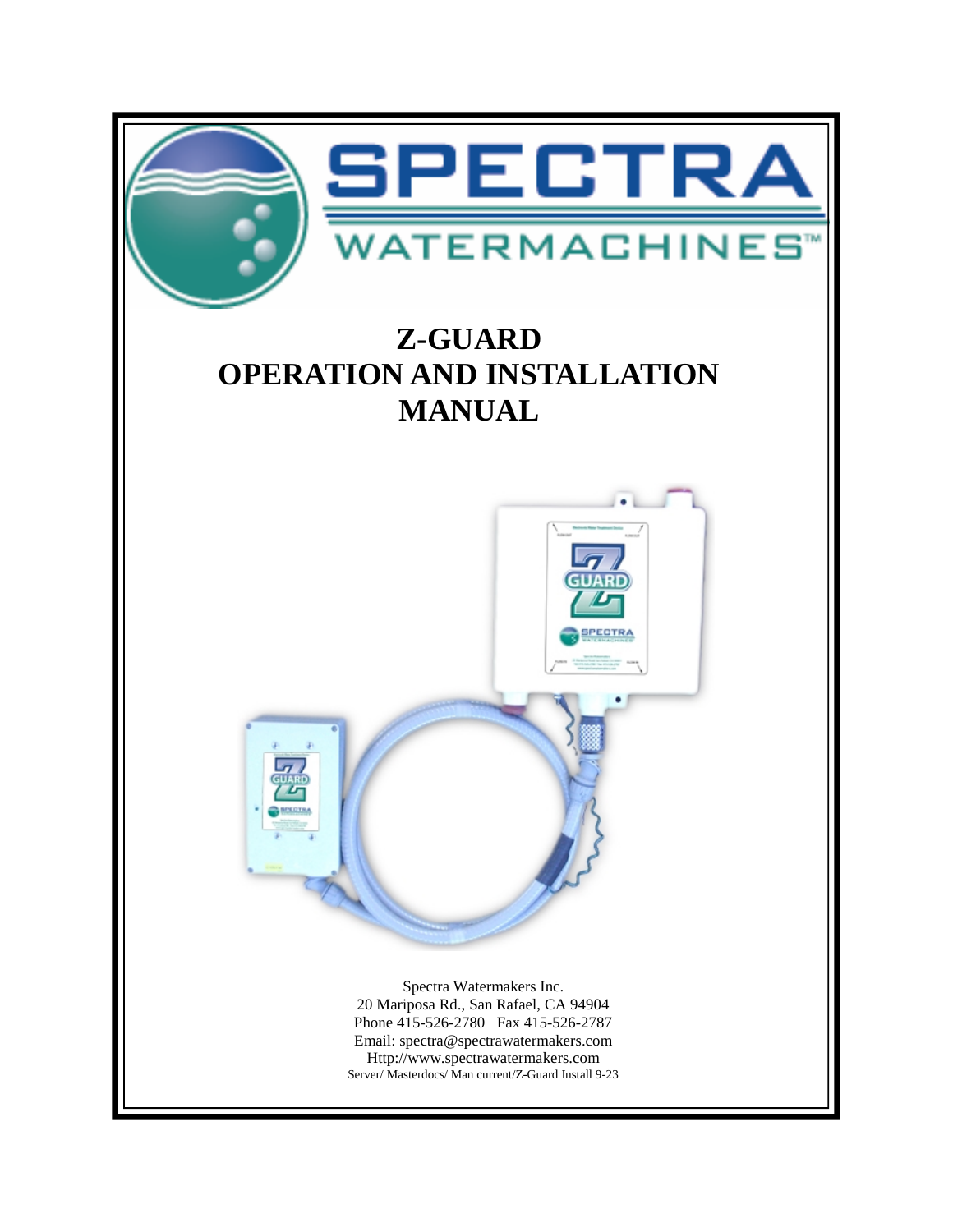#### **Shipping List:**

 1) Z-guard Assembly (Electrode, Reaction Chamber, Power Supply, may vary according to model)

2) 3/4" x 3/4" Hose Barb St. fitting

2) 3/4" x 5/8" Hose Barb St. fitting

1) Instruction Manual

#### **Tools you will need:**

- Teflon Tape
- Adjustable Wrench
- Phillips Screwdriver
- Nutdrivers or Socket Wrench

#### **Before you begin:**

- Make sure that DC power is turned OFF or is disconnected at source before stalling.
- Close all water intake valves.
- Familiarize yourself with the contents of this manual before beginning installation.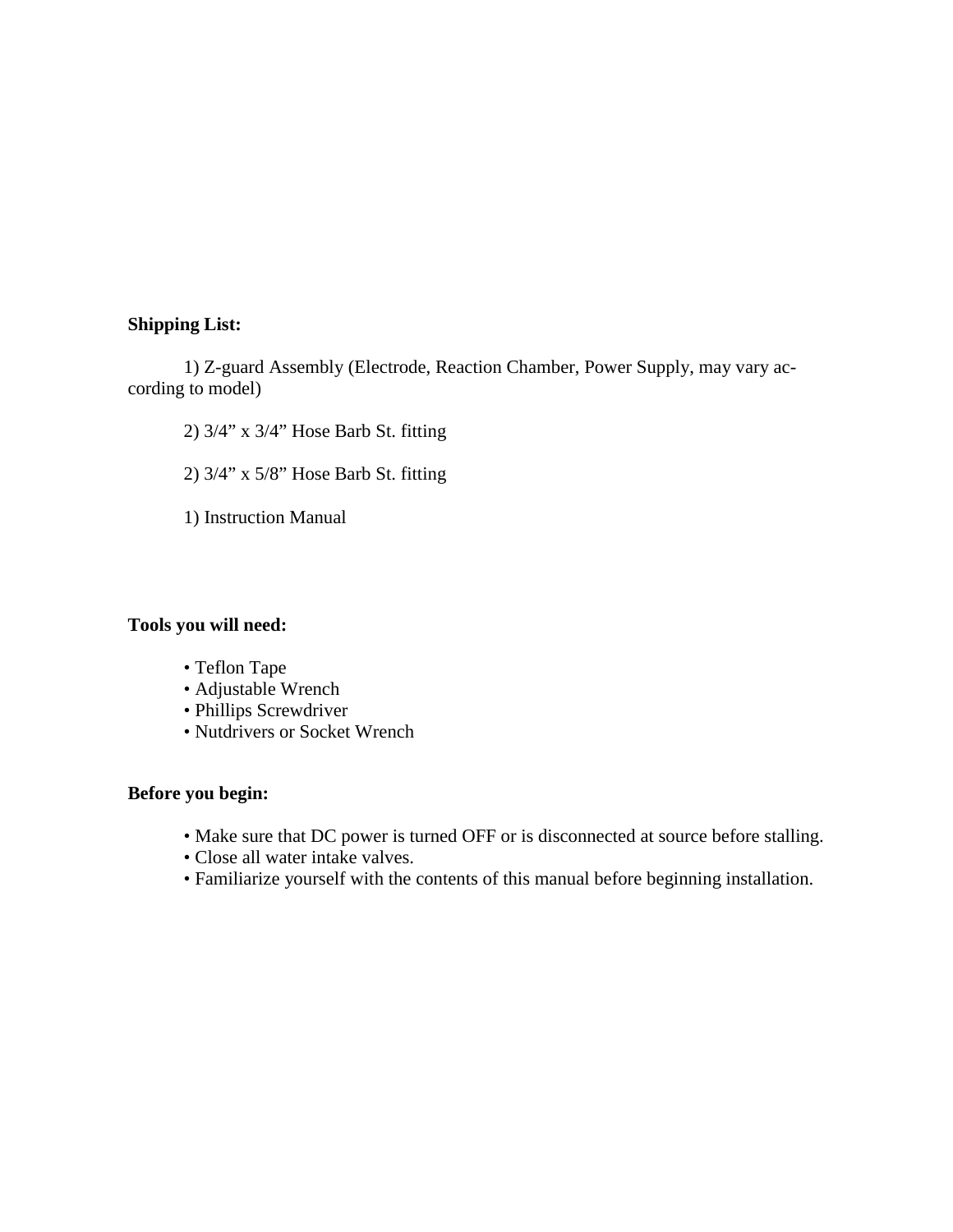#### **Installation for Watermaker Systems::**

#### **Pre-Assembly:**

 Give all pipe fittings 6 to 7 wraps of Teflon tape in the direction the threads will turn. Tighten all pipe fittings with a wrench, do not over tighten.

#### **Mounting:**

 Mount the unit upright, against the bulkhead or any solid surface. Try to mount the power supply out of the "splash zone", as far away from water connections as possible. Mount the unit as close to the other watermaker components as possible.

#### **Plumbing:**

 Plumb the reaction chamber between the output of the fresh water flush module and the feed pump. If you do not have a fresh water flush module, plumb the reaction chamber directly after the intake seacock or intake strainer. The unit should be in the path of all incoming water to the system. Use 5/8 or 3/4 braided hose, whichever is applicable. Snug the hose as far as possible against the hose barbs, and tighten hose clamps tightly. See plumbing diagram.

#### **Electrical:**

**Make sure the power to the circuit you are working on is disconnected before performing this work!** 

## **Note: There is no reason to open the transformer enclosure. Do not service this unit without disconnecting both power sources! There may be high voltage present.**

The **red** wire is the primary source which can be connected to the AUX1 terminal of the MPC-3000 control. This is internally fused. If you chose another primary power location you must supply a fuse and install it at the source . The second power (**White)** feed is a back up source that may be connected to any *Fused* power source. The **Black** wire is the ground that may be connected to the common ground in the MPC control.

Fuse the secondary power feed at the source. A five amp fuse is ample.

#### **Before applying power to the unit:**



• Make sure all electrical connections are sound, no bare wires or wires touching.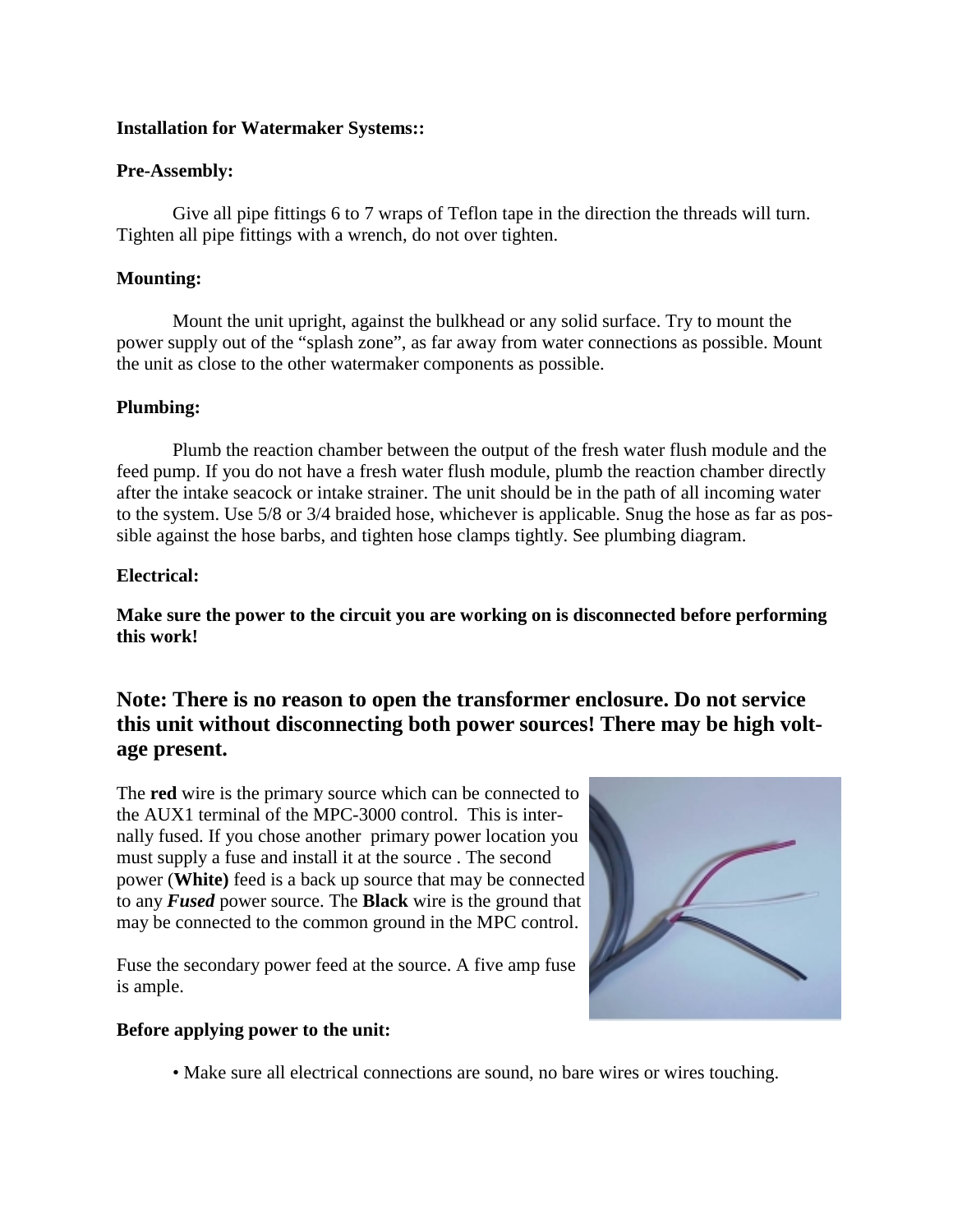At this point inpect the entire system looking for any leaks in the plumbing. If there are any, stop the unit and disconnect power, and fix the leak. Re-wrap any loose pipe fittings with Teflon tape and re-tighten, or tighten hose clamps further. Clean up any spilled water before re-applying power to the unit.

### **Installation for Air conditioning and Refrigeration systems.**

Follow the above instructions for the mounting and plumbing. The best results for Air conditioning and refrigeration systems will be obtained by installing the reaction chamber just downstream of the sea strainer and in an upward ascending flow path to avoid any air locks in the system.

Connect the power supply to any solid source of power that is continously on. The backup source can be from another battery bank or if desired connected with the primary source.



#### Operation

During normal operation the Green LED should be on at all times that the water maker or air conditioning system is running or that the fresh water flush system is activated. Power needs to be supplied to the Z-Guard unit at all times. Should the primary power source be disconnected the Z-Guard unit automatically switches to the secondary power source. Secondary power can be checked by pushing the test button and confirming that the yellow LED activates. To achieve full effectiveness thoroughly fresh water flush the water maker several times before leaving the vessel.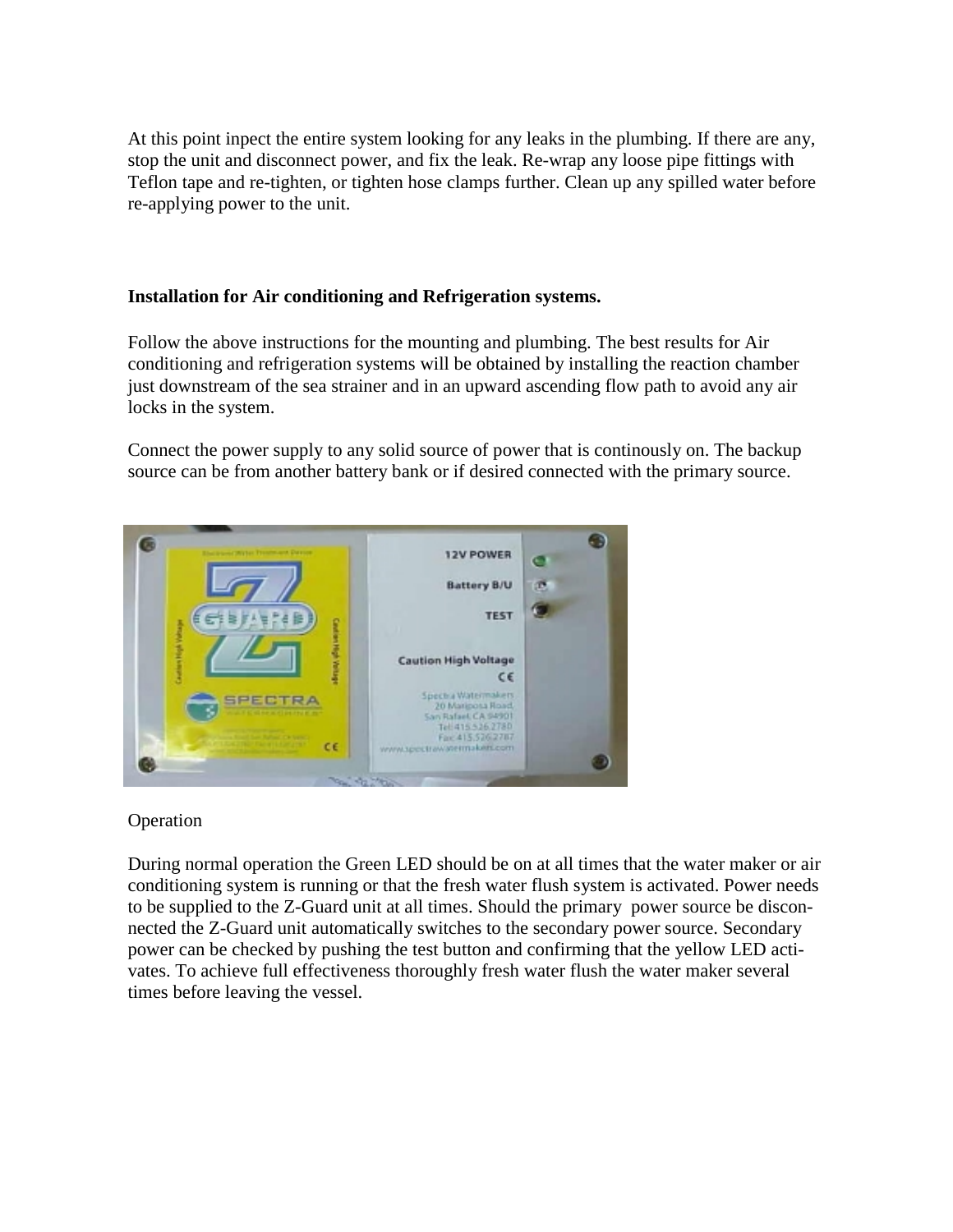# Spectra Z-Guard Mounting Notes

The new Z-Guard reaction chamber has been designed for maximum flexibility with many mounting options. Either port can be used as intake or outlet, and the electrode cable has been specially fitted with flexible angle elbows.

However you choose to mount the reaction chamber, it is important to plumb your water intake at the lowest port, and water out at the highest port.